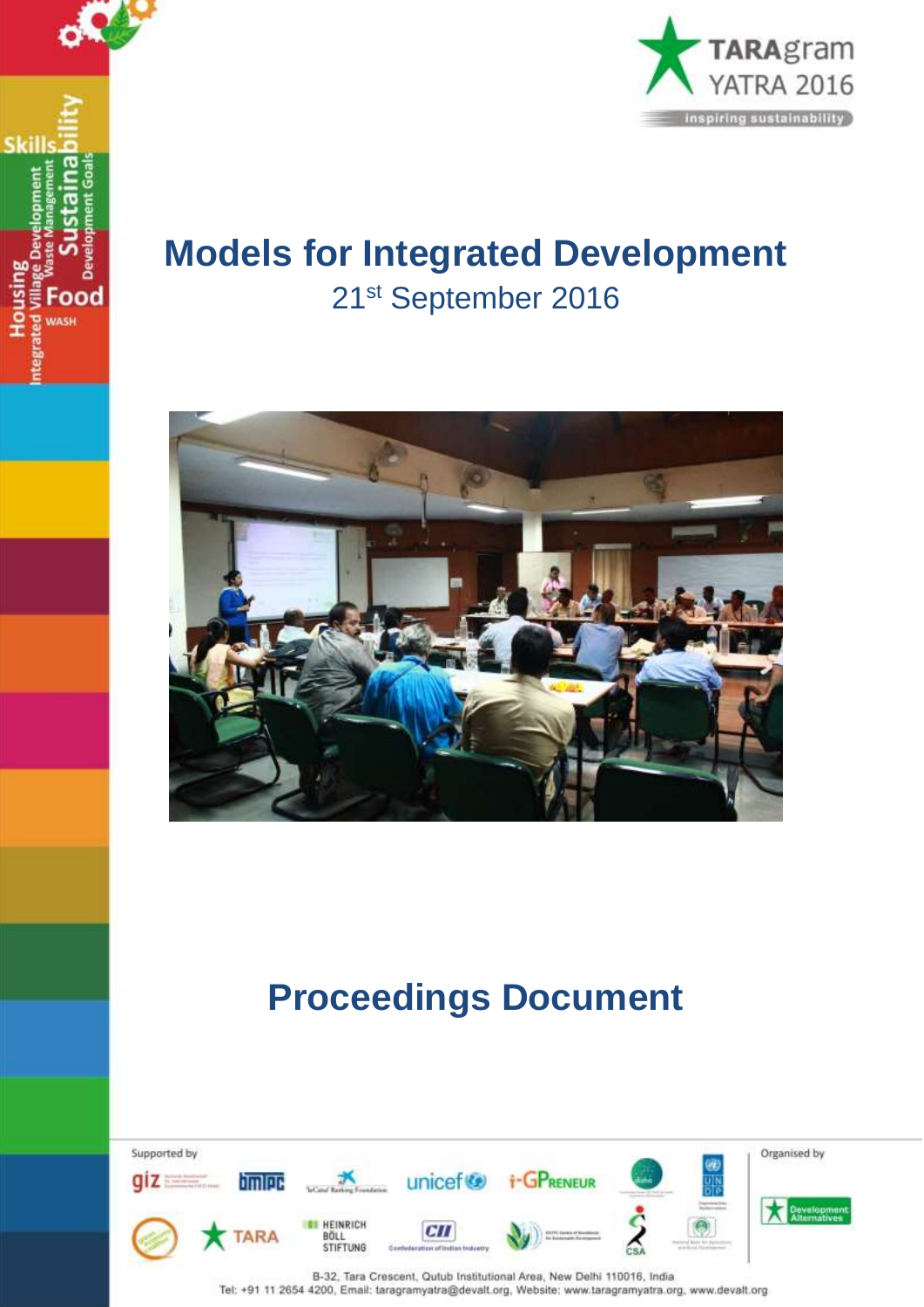



### **INTRODUCTION**

A one day consultation was organised in Orchha, Madhya Pradesh on 21<sup>st</sup> of September 2016 by Development Alternatives (DA) in partnership with la Caixa Banking Foundation and Coca Cola Foundation. The programme was conducted as a part of the TARAgram Yatra 2016 - DA's annual flagship event bringing together development practitioners and policy makers from India and the South Asia to align perspectives on achieving true sustainable development.

The one day consultation was conducted to develop a multi stakeholder perspective on how to effectively plan, implement and monitor integrated models of development. The programme included two field visits to project sites focused on developing integrated models of development in Bundelkhand. One of the field visits was to areas where DA has strengthened local institutions and governance as drivers for change. The other was to areas where village planning has been driven by the imperatives of securing natural resources for sustainable development. These visits were followed by a round table consultation which focused on identifying critical action for the delivery of integrated models within the SDGs framework. Ground level practitioners, subject matter experts, policy makers and government representatives discussed and deliberated on some of the following key issues:

- *How can local and decentralised planning processes (the bottom-up) be streamlined into the national and state planning and delivery (top-down) systems?*
- *• How do you create a conducive environment to inspire communities to undertake action for triple bottom line wellbeing?*
- *• How can locally achieved outputs and outcomes be tracked within the framework of the sustainable development goals?*

TARAgram Yatra 2016 witnessed diverse participation – decision makers, practitioners, academicians and community groups working on issues of integrated development and local governance. Mr Mangesh Tyagi and Mr. Shafique Khan of the Planning Commission of Madhya Pradesh participated in the event. Local government representatives from district administration of Tikamgarh and Jhansi were also present. Some of the eminent civil society participants included Mr. Sanjay Mall from World Vision India, Santosh Patnaik from Climate Action Network - South Asia, and Mr Pradeep

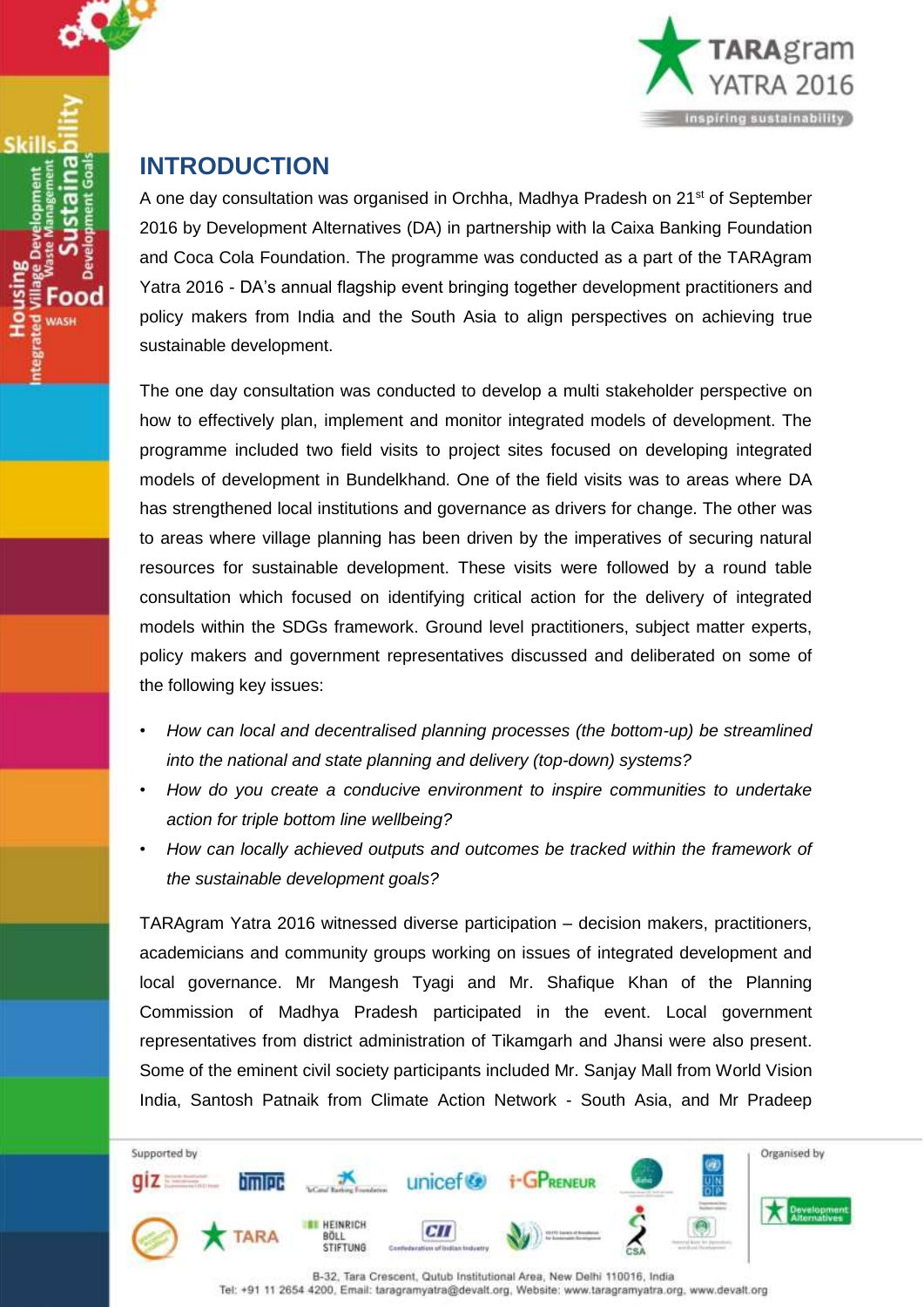

ood



Kumar Pidiha from Samarthan. They were joined by representatives of grassroots CSOs like Chetna Samaj Seva, Saksham, Marg Shree Charitable Trust, Sai Jyoti Gramodhyog Samaj Seva Samiti, Parhit Samaj Sevi Sansthan. Representatives from academia included eminent professors like Mr. Naeem Mohammad, Dr Amit Pal from Bundelkhand University. Mr Manish Surve from ITC India presented his views from the perspective of CSR programmes.

#### **Key Points of Discussions**

The TGY 2016 participants interacted with the community groups in Pipra village (Niwari blocks, Tikamgarh district) and Dhikoli village (Babina block, Jhansi district) and the team of DA that has supported the developmental activities in these villages. Key observations made by TARAgram Yatra 2016 participants based on their interaction with various stakeholders have been compiled and is reproduced below:

#### **What has worked?**

- *The role of women and community groups as drivers/leaders of change:* The interactions in the field indicated that the role of women groups and other village development committees in steering their pathway of development had played an instrumental role in ensuring the ownership and sustainability of interventions. This emphasised the importance of ensuring decentralised and community driven (bottom –up) approach is essential for sustainable development.
- *Securing the natural resource base to ensure livelihood security:* A common observation noted on both field sites was that securing the natural resources (specially in a climate sensitive and water scarce region as Bundelkhand) played a major role in ensuring economic and social security where 80% of the population relies on agriculture as a source of livelihood. This observation brings forth the importance of adopting an integrated approach that perpetuates the triple bottom line – to realise multiple benefits in a synergistic manner.
- *Innovative models based on service delivery approach***:** Community based process and business innovations that are focused to deliver basic needs and livelihood development needs of the community in a service delivery mode have delivered effective results and yielded benefits along the triple bottom line.

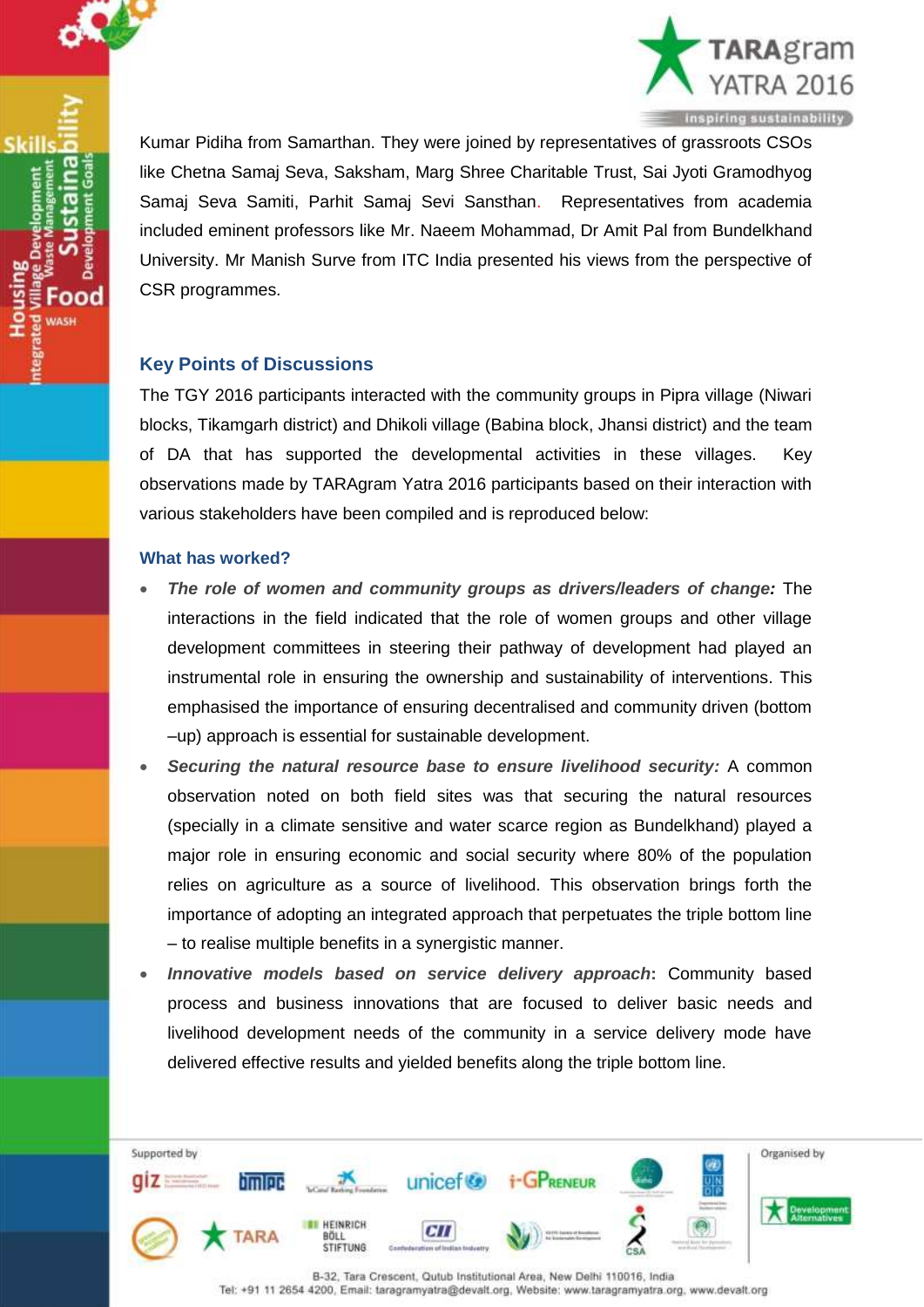

ood

Skill



#### **What is inhibiting?**

- *Lack of awareness among communities in accessing basic rights and entitlements:* One of the highlighted points was that rural communities are most often not aware of all their legal rights and entitlements and are not sensitised to the processes and benefits of accessing them. This observation brought forth that rural communities need to be sensitised to the benefits (behaviour change communication) of development programmes as a first step to achieve real development results – especially in an integrated manner.
- *The lack capacities of the PRIs as umbrella institutions for local socioeconomic development:* A common observation among various stakeholders was that the local PRI members do not possess the capacities to facilitate needs and opportunities based action and often lack the integrated perspective of development necessary to achieve sustainable development. This leads to failure on aspects such as converging resources, transparency and long term development thinking.

#### **Operational Challenges Identified With Integrated Development Models in the Rural Landscape in India**

- *Integration of resources at the national, state and local levels:* The lack of a mechanism to effectively channelise the deployment of all public and private sector resources in an integrated and planned manner leads to incomprehensive development action. Such a role should be taken up by the Panchayat and the role of civil society organisations is crucial in facilitating this.
- *Missing conducive environment:* The operationalisation of development programmes often suffers on account of the lack of a conducive environment among the communities. This stems from the lack of willingness of community members to take on the role for steering the development pathway for their communities. Community groups fail to act collectively to demand their rights and basic needs which leads to lack of action and poor development results.
- *Absence of indicators to measure reliability of local and decentralised planning processes:* Various stakeholders expressed that due to absence of indicators for

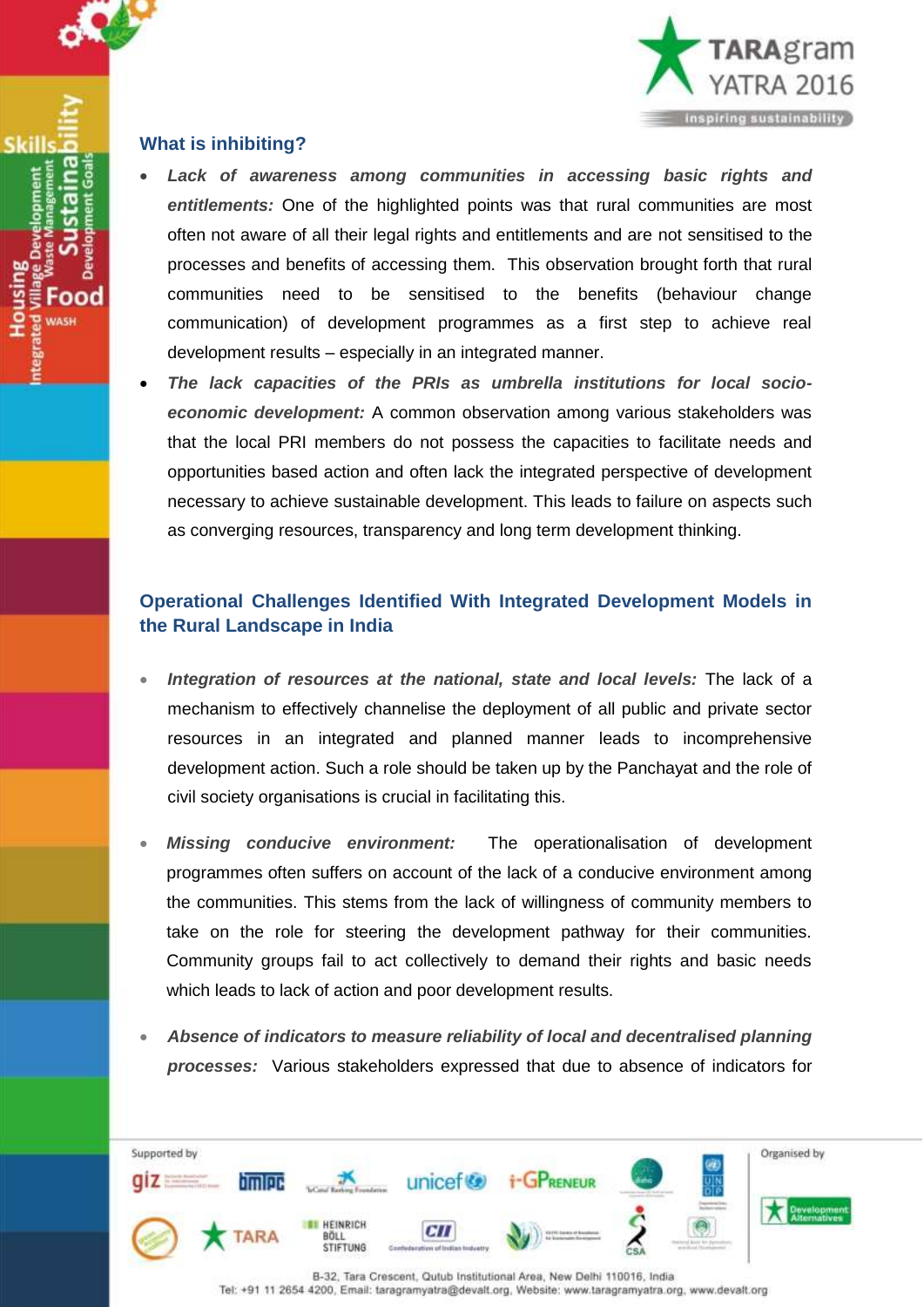



local planning, ambiguity prevails in terms of the effectiveness in the planning processes and in turn affects the outputs and outcomes.

 *Compatibility between various local development stakeholders:* One of the major challenges faced in the implementation and sustainability of development interventions is the mutual agreement or compatibility regarding development action among various development stakeholders such as community institutions and the PRIs or various caste groups within the community – all leading to the breakdown of efforts.

#### **Key Policy Recommendations**

Based on the discussions, some key policy recommendations that were made are:

- *Promote and incentivise service delivery models for effective service delivery:*  One of the major learnings from the field and the experience of the participants was that service delivery based models that cater to community development needs often lead to effective development as they build the social fabric and promote economic development. Entrepreneurship led delivery models or community process innovations should be incentivised through support programmes/awards and documented for scale up.
- *Ensure the capacity building of PRIs as umbrella institutions to mentor local development:* To ensure improved integrated planning and action, central and state governments should ensure the periodic capacity building of PRI members. PRI should be key players to the implementation and delivery of all development schemes and programmes. These capacity building programmes should focus on aspects of leadership development, integrated development, optimisation of resource utilisation, people responsive planning among others. Micro planning exercises with experts is an effective step in that direction.
- *Strengthen systems for participatory and decentralised planning:* One size does not fit all – systems and processes that capitalise on local resources and opportunities and are responsive to local development needs are likely to lead to desirable results. Process protocols for decentralised planning that are responsive

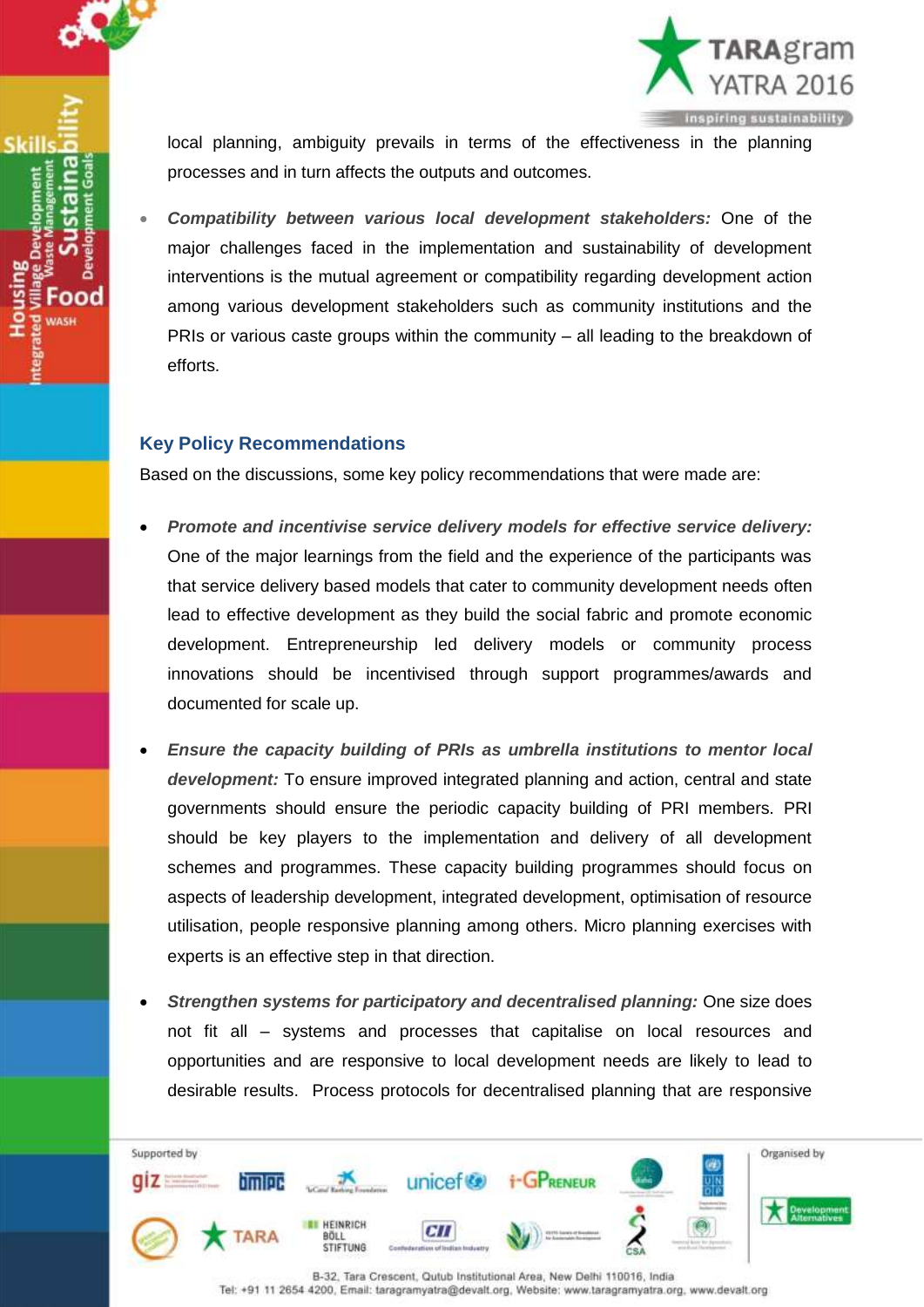

ood

Skill



and time bound along with indicators to assess these processes of decentralised integrated planning need to be developed, validated and standardised. This could include ensuring that all key decisions should include a minimum level of participation from various community groups, especially the vulnerable and the marginalised.

 *Documentation for Scale:* Policy makers and key decision makers should emphasise documenting processes of successes and failures with appropriate measures of risk management to help dissemination of information and helping scale & replication of effective models of development and governance.

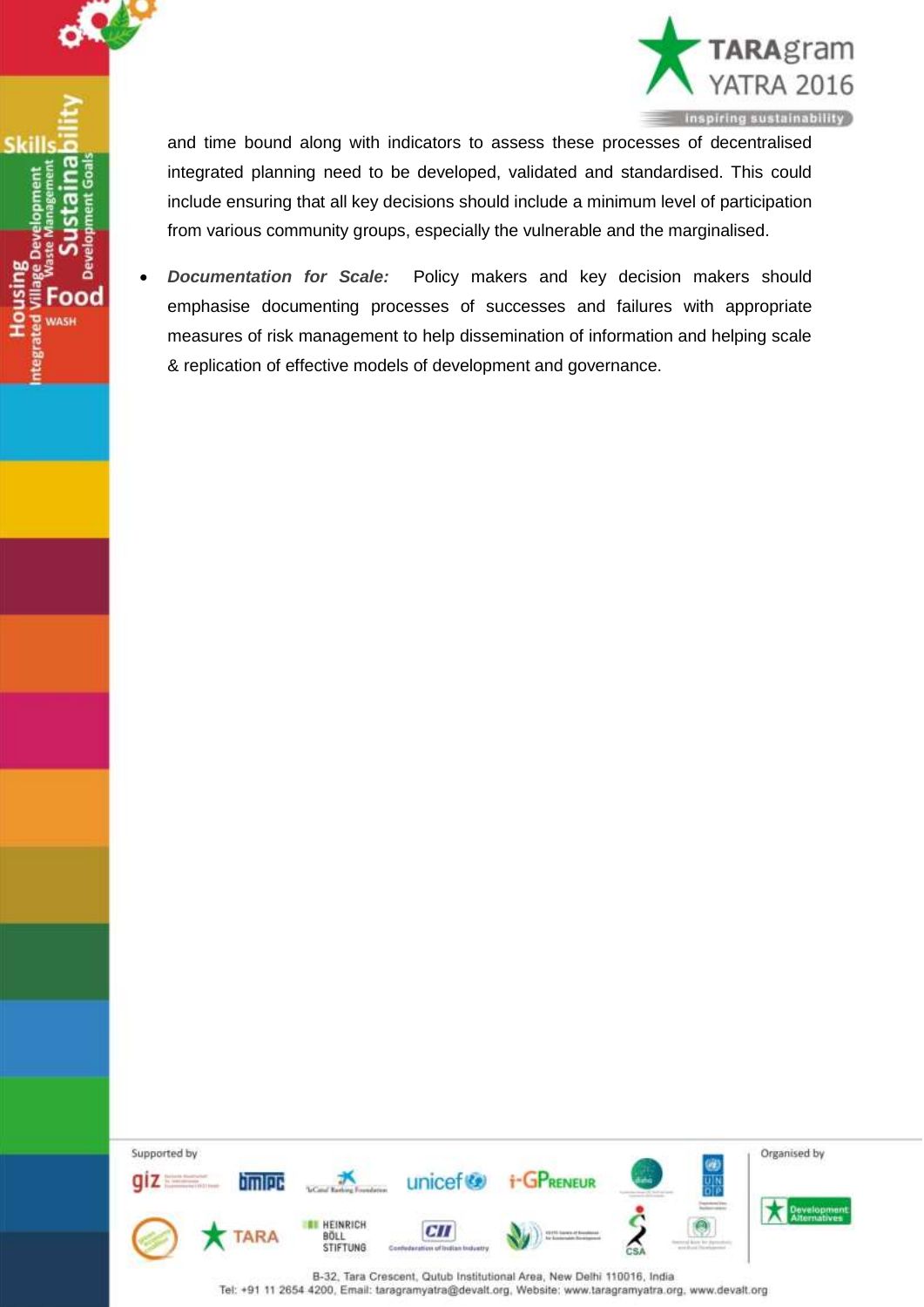

## **Glimpses from TARAgram Yatra 2016**



Skill

ood WASH



**Shri Mangesh Tyagi, Principal Advisor, State Planning Commission, Government of Madhya Pradesh, visited Village Pipra and TARAAkshar Stall**





**Field visit during TARAgram Yatra 2016**





**Roundtable Consultations during TARAgram Yatra 2016**